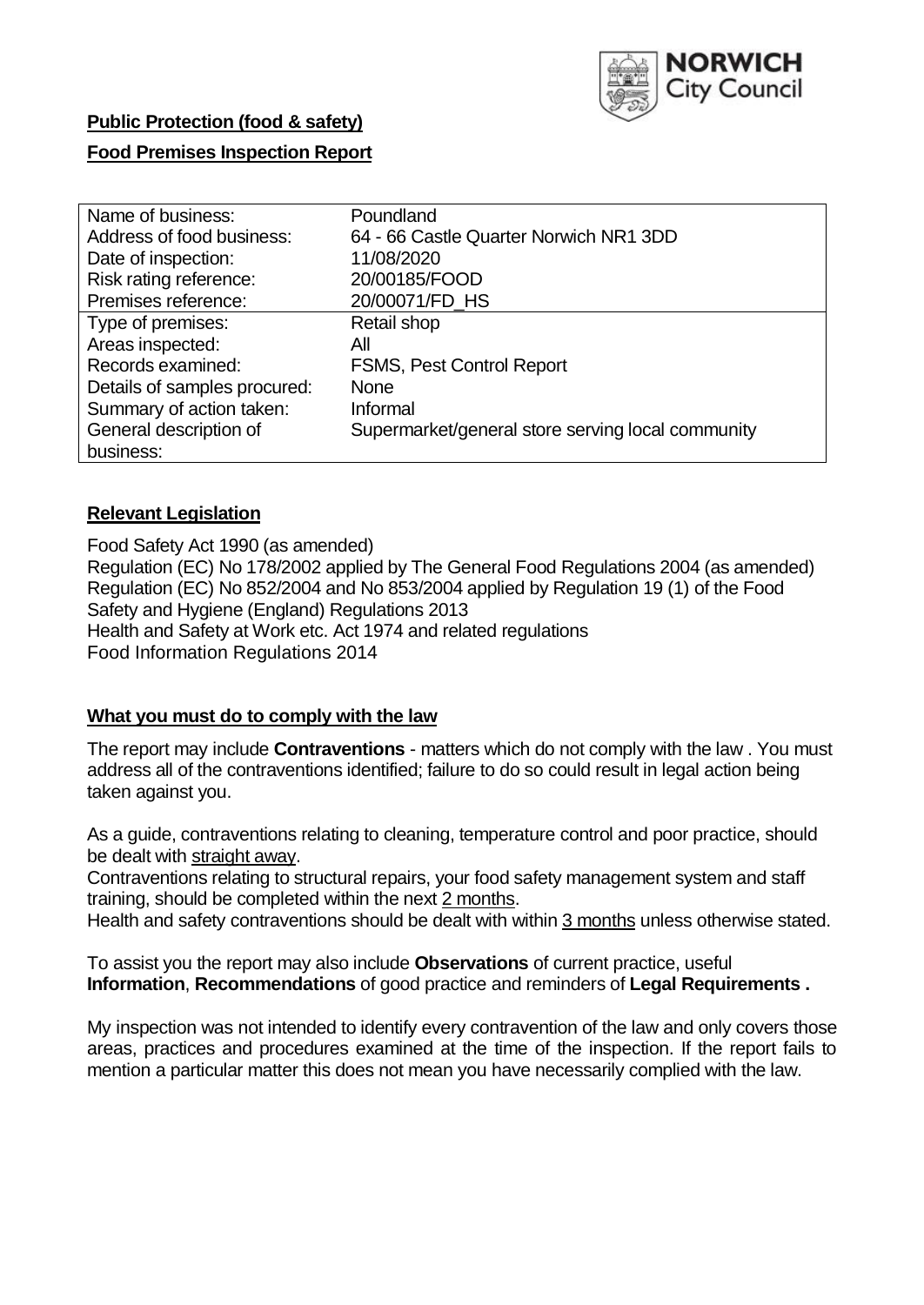# **FOOD SAFETY**

## **How we calculate your Food Hygiene Rating:**

 The food safety section has been divided into the three areas which you are scored against for the hygiene rating: 1. food hygiene and safety procedures, 2. structural requirements and 3. confidence in management/control procedures. Each section begins with a summary of what was observed and the score you have been given. Details of how these scores combine to produce your overall food hygiene rating are shown in the table.

| <b>Compliance Area</b>                     |          |           |           | <b>You Score</b> |           |    |           |    |                |  |  |
|--------------------------------------------|----------|-----------|-----------|------------------|-----------|----|-----------|----|----------------|--|--|
| Food Hygiene and Safety                    |          |           | 0         | 5.               | 10        | 15 | 20        | 25 |                |  |  |
| <b>Structure and Cleaning</b>              |          |           | $\Omega$  | 5                | 10        | 15 | 20        | 25 |                |  |  |
| Confidence in management & control systems |          |           | $\bf{0}$  | 5                | 10        | 15 | 20        | 30 |                |  |  |
|                                            |          |           |           |                  |           |    |           |    |                |  |  |
| <b>Your Total score</b>                    | $0 - 15$ | <b>20</b> | $25 - 30$ |                  | $35 - 40$ |    | $45 - 50$ |    | > 50           |  |  |
| <b>Your Worst score</b>                    | 5        | 10        | 10        |                  | 15        |    | 20        |    | $\blacksquare$ |  |  |
|                                            |          |           |           |                  |           |    |           |    |                |  |  |
| <b>Your Rating is</b>                      | 5        | 4.        | 3         |                  | 2         |    |           |    | $\overline{0}$ |  |  |

Your Food Hygiene Rating is 5 - a very good standard



## **1. Food Hygiene and Safety**

 Food Hygiene standards are excellent. You demonstrated full compliance with legal requirements. You have safe food handling practices and procedures and all the necessary control measures to prevent cross-contamination are in place. **(Score 0)** 

## Contamination risks

**Observation** I was pleased to see you were able to demonstrate effective controls to prevent cross-contamination.

#### Hand-washing

**Observation I** was pleased to see handwashing was well managed.

#### Temperature Control

 **Observation** I was pleased to see you were able to limit bacterial growth and/or survival by applying appropriate temperature controls at points critical to food safety and that you were monitoring temperatures.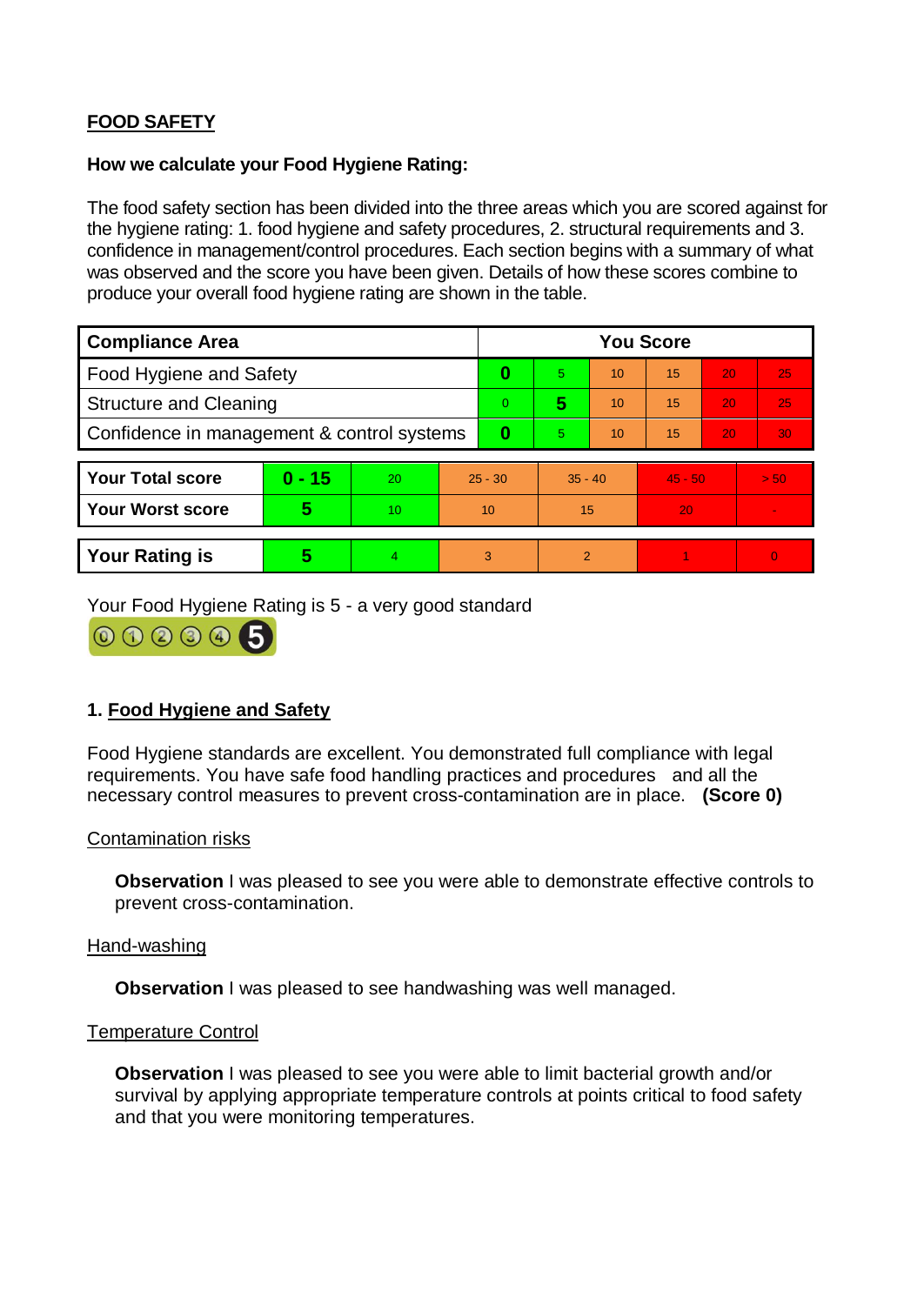## **2. Structure and Cleaning**

The structure facilities and standard of cleaning and maintenance are all of a good standard and only minor repairs and/or improvements are required. Pest control and waste disposal provisions are adequate. The minor contraventions require your attention. **(Score 5)** 

## Cleaning of Structure

**Contravention** The following items were dirty and require more frequent and thorough cleaning:

• flooring in warehouse

## **Maintenance**

**Contravention** The following had not been suitably maintained and must be repaired or replaced:

- damaged plaster work to walls in rear corridor to warehouse
- damaged cladding/ceiling tiles in warehouse

#### Pest Control

**Observation** I was pleased to see that the premises was proofed against the entry of pests and that pest control procedures were in place.

**Observation** You have a pest control contract in place and there is no evidence of pest activity on the premises.

## **3. Confidence in Management**

A food safety management system is in place and you comply fully with the law. Hazards to food are understood properly controlled managed and reviewed. Your records are appropriate and being maintained. All your staff are suitably supervised and trained. You have a very good track record. **(Score 0)** 

## Type of Food Safety Management System Required

 **Observation** You were monitoring (and recording) the temperatures of your fridges and freezers as well as the temperature of cooked/hot-held food and could demonstrate effective systems for controlling bacterial growth and survival.

## **Traceability**

**Observation** Your records were such that food could easily be traced back to its supplier.